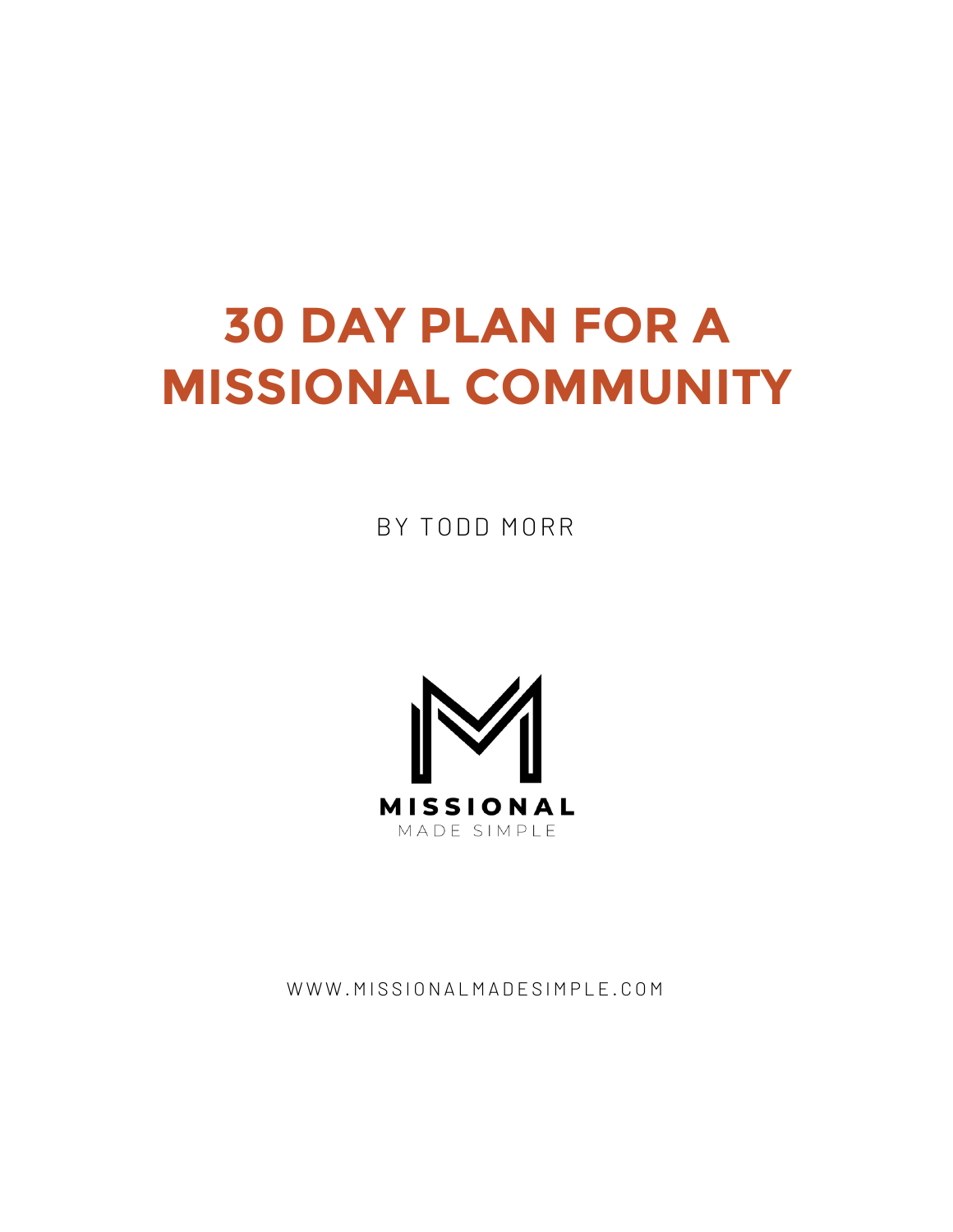# **30 DAY PLAN FOR A MISSIONAL COMMUNITY**

3 constant priorities for planning: GOSPEL, FAMILY, MISSION.

# **PLANNED LIFE TOGETHER**

#### 1. Sunday Morning Gathering (Church Service)

- 10 am-Noon
- Every Sunday

#### 2. Family Meal Nights

- 5-8 pm
- $\bullet$  1<sup>st</sup> and 3<sup>rd</sup> Sundays

#### 3. DNA

- 8-10 pm
- 1<sup>st</sup> and 3<sup>rd</sup> Wednesdays for women
- 2nd and 4th Wednesdays for men

#### 4. Missional Activities

- Play Dates Wednesday mornings. 2x each month. Rotating parks.
- $\bullet$  2<sup>nd</sup> Friday night Game Night
- 3<sup>rd</sup> Saturday morning Brunch
- 4th Friday night (could adjust to Saturday or Sunday) Movie Night, Beach Night, Park Night

### **ORGANIC LIFE TOGETHER**

*These things are scattered throughout a normal month and are especially focused on non-Christians*:

- Dropping off meals for families/singles that are tired, stressed, or experiencing transition or loss
- House projects for families/singles that don't have the finances or skills to get them done
- Running errands for families/singles that are sick, injured, having a new baby, or in some crisis
- Moving a family/single that doesn't have access to enough vehicles and manpower
- Babysitting for families that need a break or date night or just to bless them
- Holiday parties especially for families/singles that don't have many healthy friends or family around